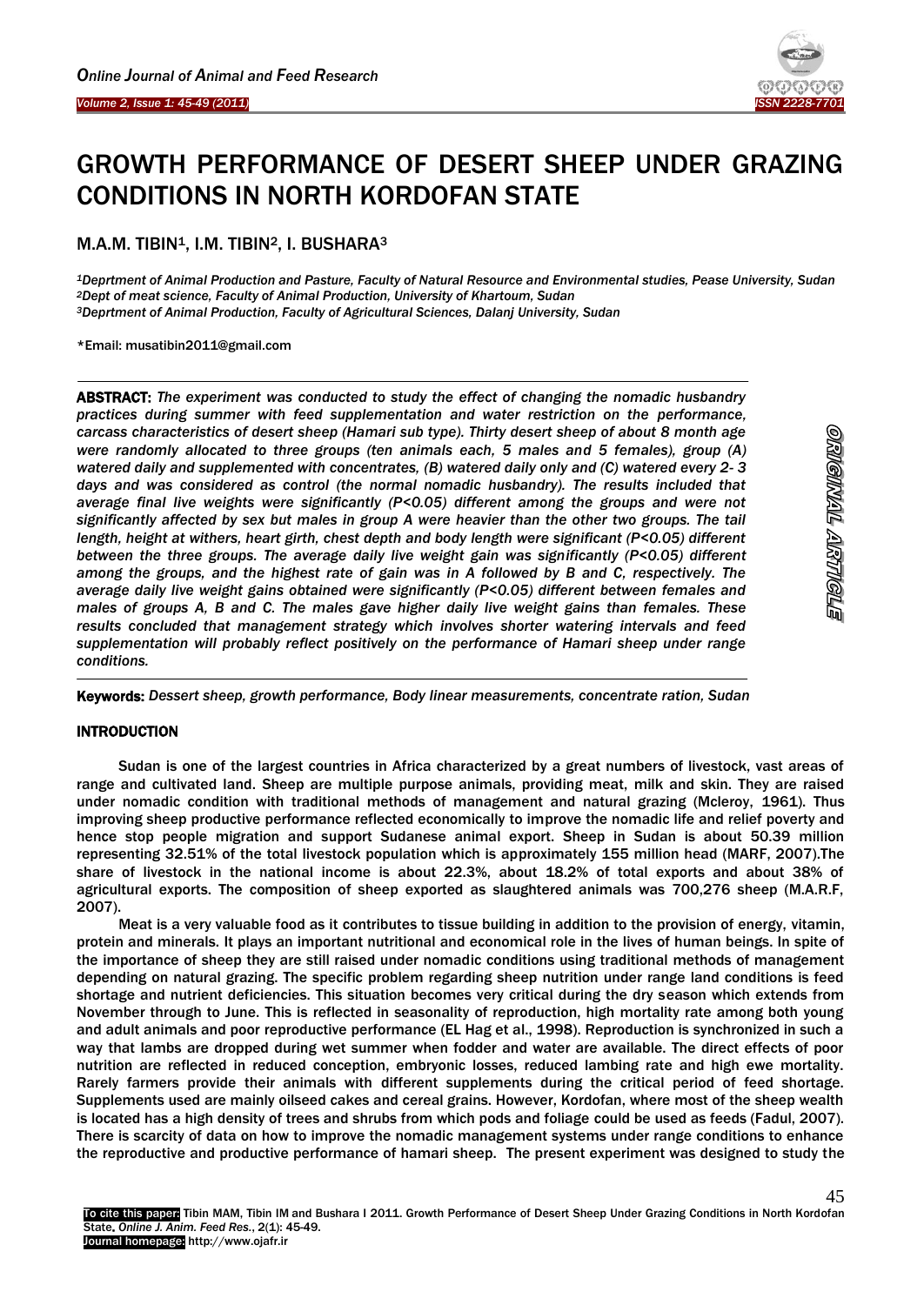effect of changing the nomadic husbandry practices during summer with feed supplementation and water restriction and sex on the performance of desert sheep (Hamari sub type).

### MATERIALS AND METHODS

The study was conducted in Mhagor-Area about 30 km south of El-Nuhood (lies within latitudes 11.5-13.75 N° and longitudes 27-29.5 E°) about 900 km west to Khartoum. Average annual rainfall is 300 and 400 mm in the north and southern parts respectively. Average maximum temperature is 24-39°C during most of the year, with peaks above 36°C during April, May and June. The soil types varied from sandy (Goze) dissected by batches of loamy sands (Gardud or gurraba) in the southern part. The main cash crop grown in the locality is mainly millets, sorghum, watermelon, rosella (*Hibiscus sabdariffa*) and groundnut.

#### Experimental animal's management

T Thirty desert sheep (15 males +15 females) of the same age (about 8 months) were used in this study. The animals were ear tagged and randomly divided into three groups according to age and body weight and designed as A,B and C respectively each group consist of 10 animals (5 male and 5 female). The first group (Group A) was allowed to drink water every day and was supplemented with additional concentrates, consisting of 40% durra grains, 30% groundnut cake, 29% groundnut hulls and 1% salts. Every head from this group was given 750g concentrates daily. The second group (group B) was allowed to drink water every day without supplementation. The third group (group C) was allowed water at 2-3 days intervals without supplementation. This group was considered as control. All the groups were allowed to graze at night on natural grasses available on pasture and kept in shade during the day from 7:00 am to 6:00 pm. All the parameters related to performance such as weight, body length, and fertility was recorded regularly. The sheep were allowed to mate with the rams in throughout the year.

The animals were given the experimental diet for adaptation period of two weeks. During this period the sheep were treated with Ivomec subcutaneously against external and internal parasites. Albendazole drenches for deworming were given orally. At the end of the adaptation period, the animals were individually weighed after an overnight fast, to give the initial live weight. Live animal body weights were recorded every week while the liner body measurements were done by means of a tap every two weeks (Owen et al., 1977). Body linear measurements included:

- Height at withers from the highest point on the dorsum of the animal to the ground surface at the level of the front feet.
- Body length from the tip of the scapular to the pin bone.
- Heart girth around the circumference of the chest just behind the forelegs and along the xiphoid depression.
- The length of the head from the tip of the nose to the atlas joint along the curvature of the head.
- Ear length from the base of the ear at the skull along the dorsal surface to tip of the ear.
- The length of the neck from the atlas joint to first thoracic spinal process.
- $-$  The length of the tail from the bas to the tip.

#### Statistical analysis:

Data were analyzed by using SPSS version 13 analysis of a completely randomized design (CRD), in factorial arrangement using LSD test for mean separation by use a computer program.

#### RESULTS

# Growth performance of desert sheep (Hamari sub type)

The importance of supplementation during the dry season was confirmed in this study. The average initial body weights for the three groups were 32.56, 33.60 and 31.60 and were not significantly (P>0.05) (Table 1). The average final body weights were significantly (P<0.05) different among the treatment groups, sheep in treatment A  $(48.10 \text{ kg})$  had greater final body weight than treatments B $(44.40 \text{ kg})$  and C $(42 \text{ kg})$  (Table 1).

| Table 1 - Growth performance of desert sheep (Hamari sub type)                                                                                           |        |                    |                    |      |                |  |  |
|----------------------------------------------------------------------------------------------------------------------------------------------------------|--------|--------------------|--------------------|------|----------------|--|--|
| <b>Parameters</b>                                                                                                                                        |        | S.E                | L.S                |      |                |  |  |
|                                                                                                                                                          |        |                    |                    |      |                |  |  |
| Experimental period (days)                                                                                                                               | 120    | 120                | 120                |      | $\blacksquare$ |  |  |
| Initial body wt (kg)                                                                                                                                     | 32.56  | 33.60              | 31.60              | 1.39 | N.S            |  |  |
| Final body wt (kg)                                                                                                                                       | 48.10a | 44.40 <sup>b</sup> | 42.00c             | 1.39 | $^\star$       |  |  |
| Daily live weight gain (gm)                                                                                                                              | 129.5a | 90 <sub>b</sub>    | 86.67 <sup>c</sup> | 0.6  | $\star$        |  |  |
| Values in the same column followed by different letters are significantly different at P<0.05 or 0.001. For this and preceding tables the                |        |                    |                    |      |                |  |  |
| superscript letters determine the significant differences: NS = Not significantly different; $*$ = Significantly different at 0.05; $**$ = Significantly |        |                    |                    |      |                |  |  |
| different at 0.01; $***$ = Significantly different at 0.001; S.E = Standard error; L.S = Level of significant.                                           |        |                    |                    |      |                |  |  |

The initial body weight is very indicative of how animal can response to the supplemented diets. Result obtained here is similar to the results of Ahmed (1993) for the same breed. The values of final weights were 36.8,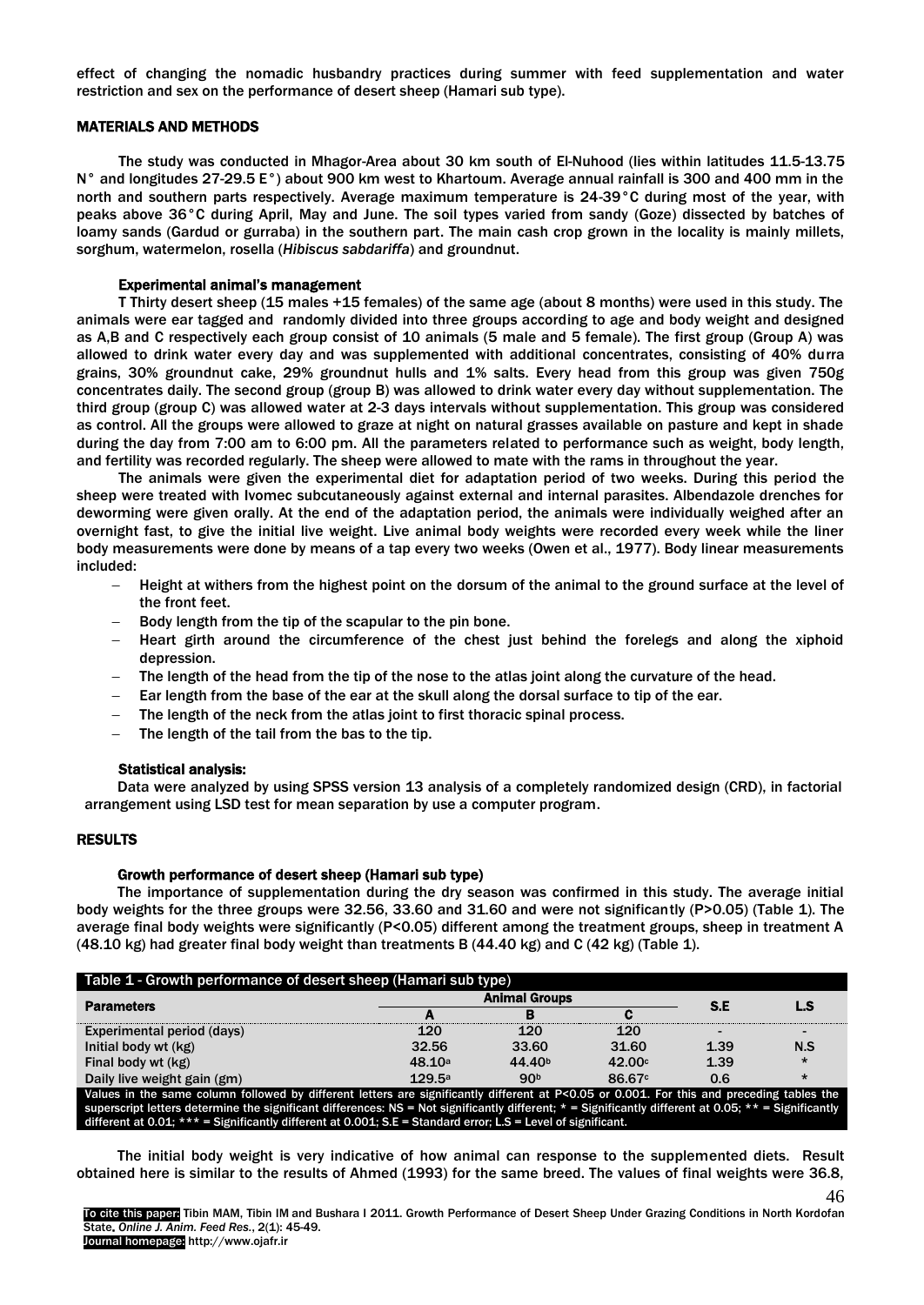32.8 and 28.3 kg for groups A, B and C, respectively. This result agrees with Beshir (1996) who reported that, the average final body weight were not significantly different among the treatment groups, their values were 37.71, 36.69 and 36.04 kg in treatments A, B and C, respectively.

The average daily weight gain was significantly (P<0.05) different among the treatment groups, and the highest rate was in treatment A (129.5 gm) followed by B (90 gm) and finally C (86.67 gm). The average daily weight gain reported here agrees with that reported by El-Khider (1989) who reported an average daily gain of 121 and 117 gm per day for desert sheep fed molasses-urea blocks plus oil seed cake and concentrates. Ahmed and Suliman (1988) and Mansour (1987) found similar results for Sudan desert sheep fed 10% and 15 % blood meal. Suleiman and El-Amin (1980) and Allama (1987) reported that daily gain of Sudan desert sheep was 237 and 215 gm per day which is superior to the values reported in the present study. These values are superior to the values reported in this study for the Desert sheep subtypes. The most likely reason for this discrepancy might be due to the fact that animals used in this study were more mature than those in the other studies reported and also may be due to different management practice.

# Effect of sex on body weight growth

The sex in this study seem to be have no significant (P>0.05) effect on growth performance of the dessert sheep. In all groups there were no significant differences in initial body weight. In groups B and C the average final body weight of males (47.60, 47.60 kg, respectively) was significantly (P<0.05) greater than that of females (41.20, 42.40 kg, respectively). The differences in final weight between males and females in treatments B and C may be attributed to the anabolic effect of male sex hormones and may be to genetic factors. This results are similar to those of Mohamed (2004) who reported that, the final live weight was significantly (P<0.05) higher for ram than ewe lambs. And in line with Musa et al (2005) who reported body weights of rams and ewes were 45.59 and 39.50 kg, respectively.

The average body weights of females were significantly (P<0.05) different among the three groups. The average live weight was higher in females of group A than those of B and C respectively. This result is in harmony with the results of Lutfi (1985) and Fadul (2007) who found that there were significant differences between ewes fed on pasture and those supplemented.

The average live weights of males in the three treatments were significantly (P<0.05) different. The males in group A had higher average live weights than those of males in the other groups. This result disagrees with the results of Amani et al. (2009) and Suliman (1999) who reported that animals fed on groundnut cake had the highest final body weight average (31.69 kg), while animals fed on sesame cake had the lowest final body weight average (29.98 kg). These differences may be attributed to differences between rations.

| Table 2 - Effect of sex and management system of desert sheep (Hamari sub type)                           |                      |               |                    |                           |                         |              |  |  |
|-----------------------------------------------------------------------------------------------------------|----------------------|---------------|--------------------|---------------------------|-------------------------|--------------|--|--|
| <b>Parameters</b>                                                                                         | <b>Animal groups</b> |               |                    |                           |                         |              |  |  |
|                                                                                                           | A                    |               |                    | в                         | C                       |              |  |  |
|                                                                                                           | <b>Female</b>        | <b>Male</b>   | Female             | <b>Male</b>               | <b>Female</b>           | <b>Male</b>  |  |  |
| Initial body wt(kg)                                                                                       | 33.26 ±1.97          | 31.85 ± 1.97  | 32.60±1.97         | 34.60±1.97                | 32.46 ± 0.73            | 33.70 ± 0.73 |  |  |
| Final body wt(kg)                                                                                         | 48.28 ± 1.97         | 48.00 ± 1.97  | 41.20±1.97b        | 47.60 ± 1.97 <sup>a</sup> | 42.40±0.73 <sup>b</sup> | 47.60 ± 0.73 |  |  |
| Daily live weight gain (gm)                                                                               | 125.52 ± 1.97        | 134.58 ± 1.97 | 71.67 ± 1.97b      | $108.33 \pm 1.97a$        | 82.83 ± 0.73 b          | 115.83±0.73a |  |  |
| <b>Females</b>                                                                                            | 38.74 $\pm$ 0.48 a   |               |                    | $35.21 + 0.48$ a          | $34.21 \pm 0.48$ b      |              |  |  |
| <b>Males</b>                                                                                              | $38.73 \pm 0.48$ a   |               | 37.07 $\pm$ 0.48 b |                           | $36.08 \pm 0.48$ c      |              |  |  |
| Values in the same column followed by different letters are significantly different at P<0.05 and P<0.01. |                      |               |                    |                           |                         |              |  |  |

#### Body measurement

The determination of correlations between body measurements in sheep may help to provide tools for predicting characters which are not usually easily measured in the field. In the current study seven basic physical measurements were taken with the purpose of providing a comparative description of the three groups of animals under investigation.

Effect of sex in linear body measurements there were no significant differences between females and males in the length of head, ear, neck and tail (Table 3). However, the height at withers, heart girth, chest depth and body length, were significantly (P<0.05) different in the two sexes. The males had higher measurements than females; their values were 84.54, 84.04, 42.01 and 64.11 cm, respectively. The corresponding measurements for females were 82.60, 82.22, 41.58 and 60.71 cm, for height at withers, heart girth, and chest depth and body length, respectively. These results are agreement with Mohamed (2004) and Musa et al (2005) who indicated that the average body length, heart girth, height at withers and chest depth of ram were 64.17, 86.59, 82.65 and 43.43 cm and for ewe were 61.87, 83.10, 76.97 and 41.12 cm, respectively.

Wither height and body length were significantly (P<0.01) greater in rams than in ewes and this may partly be due to differences in the degree of development as a consequence of the effects of sex hormones. These results were in line with Maglad et al. (1986) and supported by Mehta et al. (1995) who stated that sex of the animal had a significant effect on body weight, height at weathers, body length and chest girth. In addition, the results are also in agreement with the findings of Suliman (1999) who reported that Shugor and Dobasi have the best chest depth in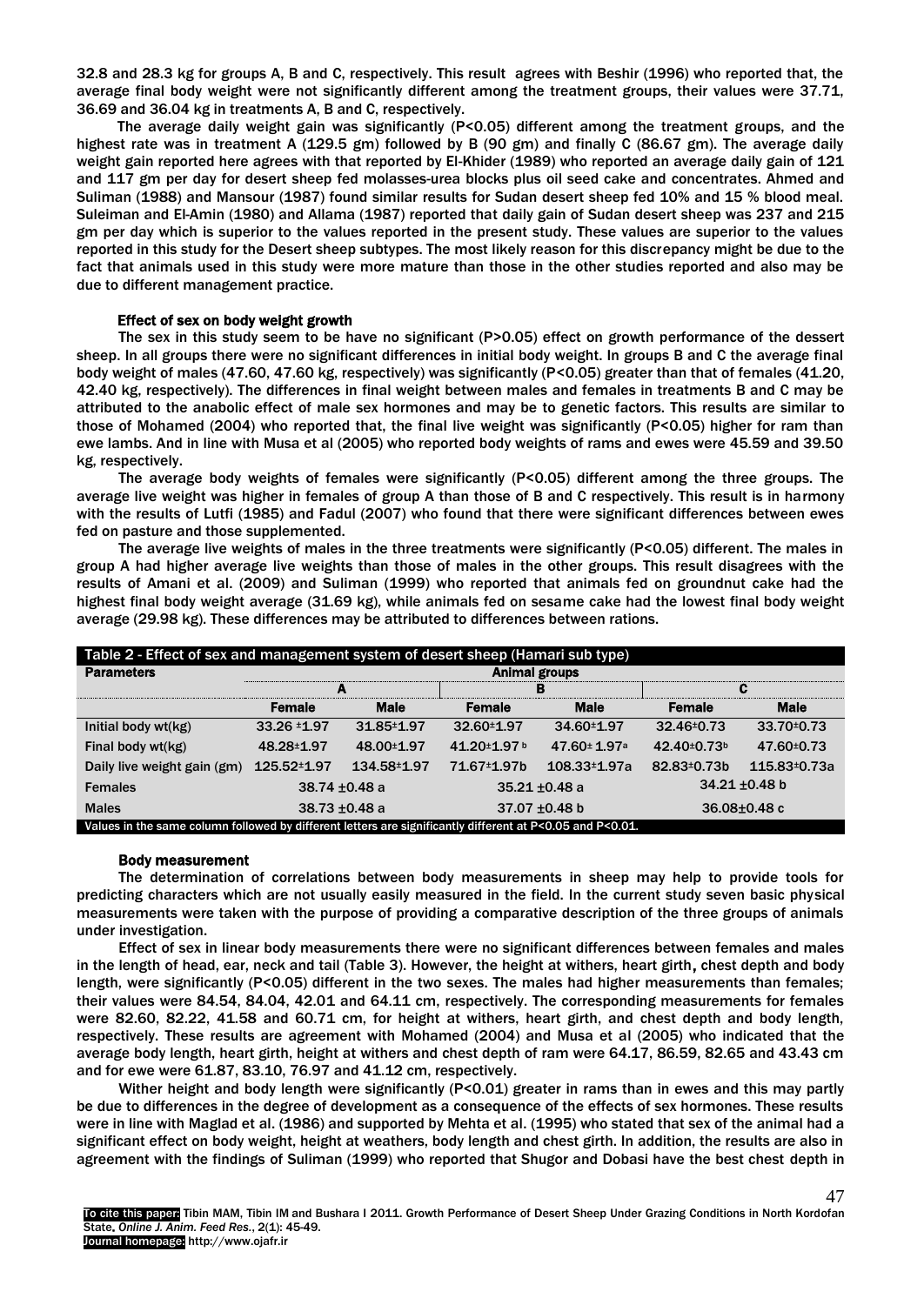relation to age, followed by heart girth, body length and withers height. these results showed that among live measurements of body condition score heart girth, body length and withers height, have the highest correlation with body length and withers height. These differences in results may be due to genetic factors and confirm the belief that males have higher body measurements than females.

| Table 3 - Effect of management systems and sex on body measurements of desert sheep (Hamari sub type) |       |                      |       |      |           |                |                    |      |           |
|-------------------------------------------------------------------------------------------------------|-------|----------------------|-------|------|-----------|----------------|--------------------|------|-----------|
| Parameters (cm)                                                                                       |       | <b>Animal Groups</b> |       |      |           | <b>Sex</b>     |                    |      |           |
|                                                                                                       | A     | в                    | C     | S.E  | L.S       | <b>Females</b> | <b>Males</b>       | S.E  | L.S       |
| <b>Head length</b>                                                                                    | 29.4  | 30.24                | 29.18 | 0.10 | <b>NS</b> | 29.19          | 30.40              | 0.08 | <b>NS</b> |
| Ear length                                                                                            | 19.80 | 19.39                | 19.30 | 0.09 | <b>NS</b> | 19.49          | 19.50              | 0.07 | <b>NS</b> |
| Neck length                                                                                           | 30.11 | 30.88                | 30.86 | 0.09 | <b>NS</b> | 30.84          | 30.06              | 0.08 | <b>NS</b> |
| <b>Tail length</b>                                                                                    | 64.13 | 62.27                | 63.61 | 0.44 | <b>NS</b> | 64.65          | 63.69              | 0.36 | <b>NS</b> |
| Height                                                                                                | 82.42 | 84.65                | 83.14 | 0.42 | <b>NS</b> | 82.60          | 84.54 <sup>a</sup> | 0.34 | $\star$   |
| Heart girth                                                                                           | 82.35 | 84.56                | 83.98 | 0.35 | <b>NS</b> | 82.22          | 84.04 <sup>a</sup> | 0.28 | $\star$   |
| Chest depth                                                                                           | 41.15 | 42.77                | 41.47 | 0.17 | <b>NS</b> | 41.58          | 42.01a             | 0.14 | $\star$   |
| <b>Body length</b>                                                                                    | 64.81 | 64.46                | 62.96 | 0.29 | <b>NS</b> | 60.7           | 64.11a             | 0.24 | $\star$   |

The different measurements of females and males of the three treatments in the study were showed no significant (P>0.05) differences among females in head, ear, neck, tail, height, chest depth and body length in treatments A, B and C, respectively (Table 4). Also males of the three treatments were not significantly (P>0.05) different with regard to those parameters (Table 5). This result is in harmony with the results of Mohamed (2002) who found that, there were no significant differences in these measurements between Hamari and Kabashi lambs. However, Kabashi had higher values for height at withers, heart girth and head length.

| Table 4 - Effect of female and management systems on linear body measurements (cm) |                          |                      |                    |      |           |  |  |
|------------------------------------------------------------------------------------|--------------------------|----------------------|--------------------|------|-----------|--|--|
| Parameters (cm)                                                                    |                          | <b>Animal Groups</b> |                    |      |           |  |  |
|                                                                                    | $\overline{\phantom{a}}$ | в                    |                    | S.E  | LS        |  |  |
| Head length                                                                        | 29.55                    | 30.39                | 28.96              | 0.14 | <b>NS</b> |  |  |
| Ear length                                                                         | 19.16                    | 19.54                | 18.41              | 0.12 | <b>NS</b> |  |  |
| Neck length                                                                        | 29.99                    | 29.76                | 29.76              | 0.13 | <b>NS</b> |  |  |
| <b>Tail length</b>                                                                 | 63.45                    | 62.69                | 64.44              | 0.62 | <b>NS</b> |  |  |
| Height                                                                             | 82.42 <sup>b</sup>       | 79.51 <sup>b</sup>   | 82.87 <sup>b</sup> | 0.59 | $\star$   |  |  |
| Heart girth                                                                        | 82.40 <sup>b</sup>       | 82.76 <sup>b</sup>   | 81.50 <sup>b</sup> | 0.48 | $\star$   |  |  |
| Chest depth                                                                        | 41.65 <sup>b</sup>       | 41.37 <sup>b</sup>   | 41.73 <sup>b</sup> | 0.24 | $\star$   |  |  |
| Body length                                                                        | 60.95 <sup>b</sup>       | 59.66 <sup>b</sup>   | 60.51 <sup>b</sup> | 0.41 | $\star$   |  |  |

| Table 5 - Effect of male and management systems on linear body measurements (cm) |                    |                      |                    |      |           |  |
|----------------------------------------------------------------------------------|--------------------|----------------------|--------------------|------|-----------|--|
| Parameters (cm)                                                                  |                    | <b>Animal Groups</b> |                    |      |           |  |
|                                                                                  | А                  | в                    | с                  | S.E  | L.S       |  |
| <b>Head length</b>                                                               | 30.39              | 30.43                | 30.40              | 0.14 | <b>NS</b> |  |
| Ear length                                                                       | 19.77              | 19.24                | 19.54              | 0.12 | <b>NS</b> |  |
| Neck length                                                                      | 30.23              | 30.00                | 29.96              | 0.13 | <b>NS</b> |  |
| <b>Tail length</b>                                                               | 61.44              | 60.86                | 63.62              | 0.62 | <b>NS</b> |  |
| Height                                                                           | 84.41 <sup>a</sup> | 83.79a               | 84.41 <sup>a</sup> | 0.59 | $\star$   |  |
| Heart girth                                                                      | 84.30 <sup>a</sup> | 84.36 <sup>a</sup>   | 81.50a             | 0.48 | $\star$   |  |
| Chest depth                                                                      | 42.15a             | 42.18a               | 41.73a             | 0.24 | $\star$   |  |
| Body length                                                                      | 64.67 <sup>a</sup> | 63.26a               | 60.51a             | 0.41 | $\star$   |  |

#### **CONCLUSIONS**

It may be concluded that the final body weights of Hamari sheep supplemented with concentrates were greater than those grazed on natural pasture. Hamari sheep grazing on natural pasture gave male with higher body weights than female. Finally the body measurements of Hamari sheep were significantly higher with regard to height at withers, heart girth, chest depth and body length in males compared to females.

# REFERENCES

- Amani AB, Yagoub MY and Babiker SA (2009). Performance of Sudan desert lambs fed graded levels of water melon (Citrullus lanatus) seed cake instead of groundnut cake. Asian Pakistan Journal of Nutrition 8 (5): 525-529.
- Ahmed DE (1993). Effect of Sorghum grain on performance and carcass characteristics of Sudan desert lambs. M.Sc. Thesis, University of Khartoum.